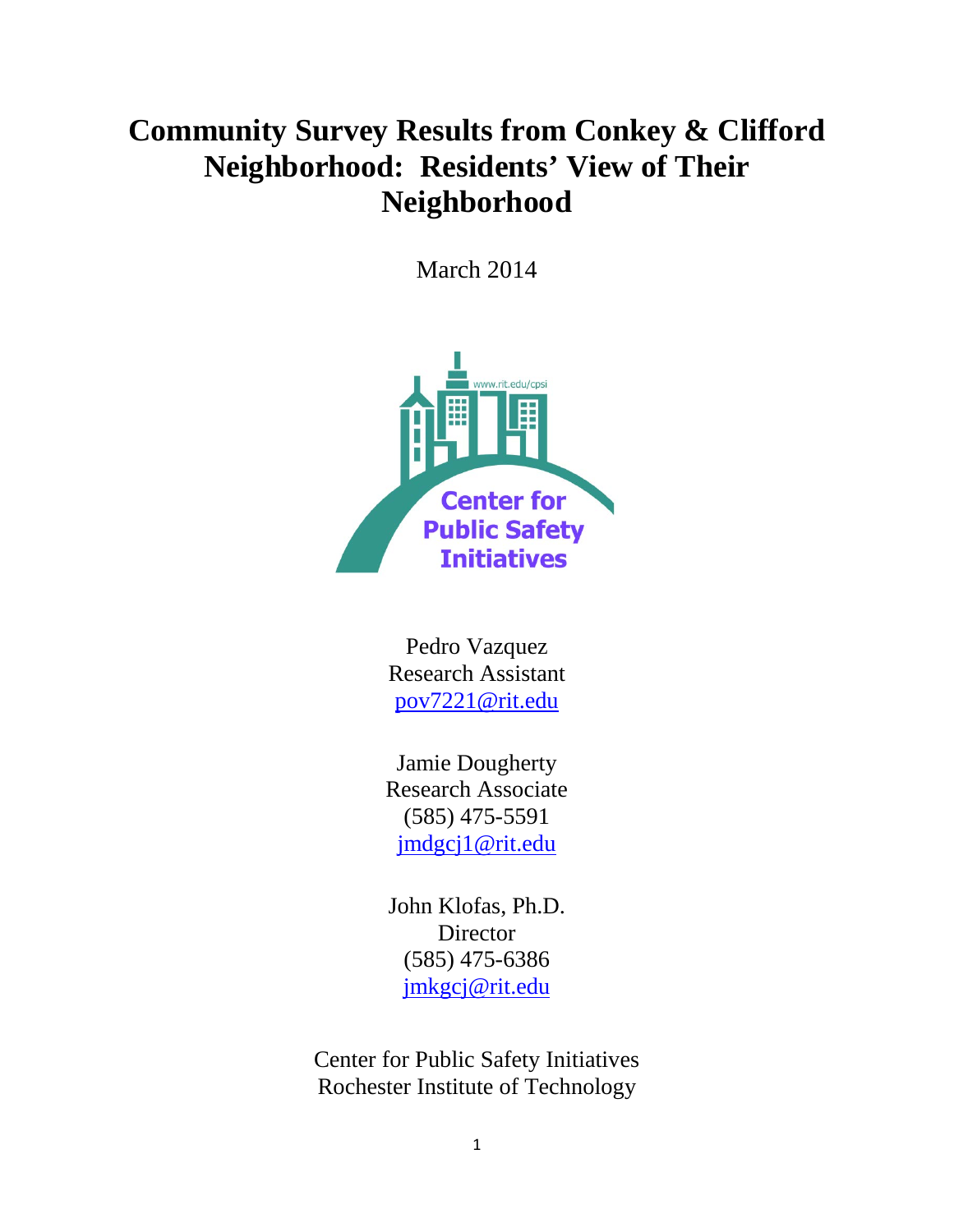#### **Overview**

In a survey of residents from a neighborhood associated with a widely-recognized openair marijuana market, it was found that residents were indeed concerned with drug activity and other concerns, such as loitering. There is a high turnover of residents, with most people renting and living in the area less than five years. Residents felt more positively about their neighbors than about the neighborhood itself. Residents felt positively overall about the neighborhood's park, and a decent number of people use the various recreational facilities in the area.

These findings suggest that the marijuana market is affecting the quality of life and perhaps economic development in this neighborhood. Local programs may be able to work with residents to improve community cohesion and public safety while implementing activities and promoting positive use of the area's recreational facilities. Improving quality of life and safety may also encourage economic development in the area. Initiatives focusing on such community organizing and economic development are likely to be more effective than policing, since possessing small amounts of marijuana has been decriminalized in New York since 1977.

#### **Introduction**

A community survey was conducted by the Rochester Drug Free Streets Initiative (RDFSI) in the Conkey and Clifford Avenue neighborhood to determine how residents perceived their own neighborhood. The purpose of the community survey was to establish if residents held a positive or negative view of the Park located on the corner of Conkey and Clifford Avenue, of the neighborhood, and of others who live in the neighborhood. This was done because residents who live in the neighborhood are dealing directly with the open-air marijuana market and the criminal activity that comes along with such markets. Residents were also asked about what they like and dislike about their neighborhood.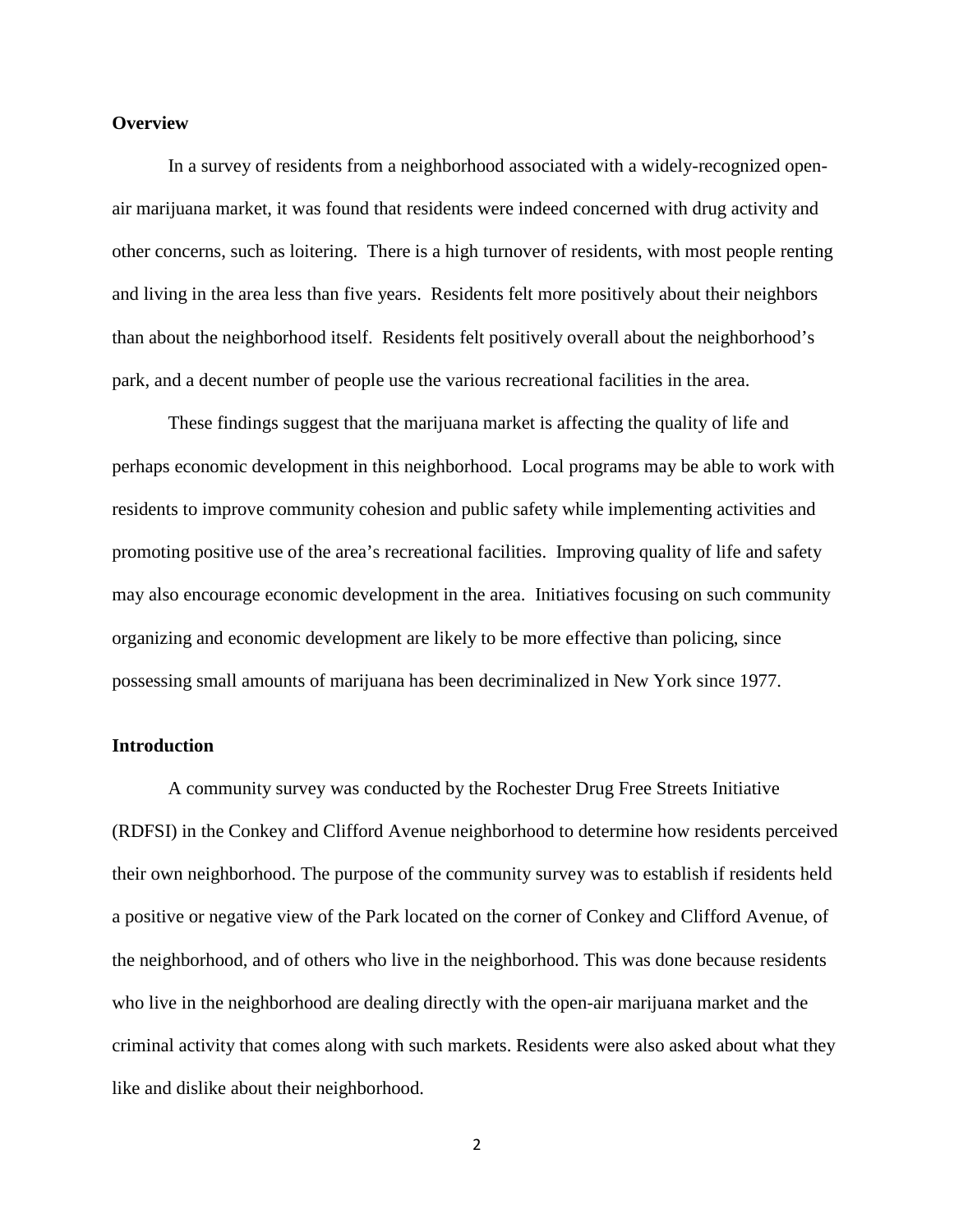Since the survey was conducted door-by-door; the resulting sample is a non-random sample of the residents in the Conkey & Clifford Avenue neighborhood. While conducting outreach in the Conkey & Clifford neighborhood RDFSI representatives asked residents if they wanted to participate in taking a survey. Outreach members read the questions on the survey to the residents and filled it out for residents or let the resident fill out the survey themselves. A total of 45 surveys were collected from the Conkey & Clifford neighborhood. Despite this small number of respondents, the resulting analysis should give valuable insight into the various effects that the open-air marijuana market has on residents in the Conkey & Clifford neighborhood.

The community survey (included at the end of the paper), which was developed by researchers at the Center for Public Safety Initiatives (CPSI), consisted of four demographic questions, one question on the use of recreational facilities & Conkey & Clifford corner park, three adjectives checklist questions, and two questions that asked residents to list their concerns and what they like about their neighborhood. The adjectives checklist questions gave the residents the opportunity to choose from a list adjectives they felt described the park, neighborhood, and neighbors. The adjective checklist for the park and neighbors provided 12 negative adjectives and 12 positive adjectives which residents were able to circle. The adjective checklist for the neighborhood provided 14 negative adjectives and 14 positive adjectives.

#### **Demographics of the Respondents**

Of the residents surveyed in the Conkey & Clifford neighborhood, the vast majority were under 45 years old, with half between 17 and 34 years old (see Figure 1). Out of the 43 residents who answered the question, 58.1% were female whereas only 41.9% were male.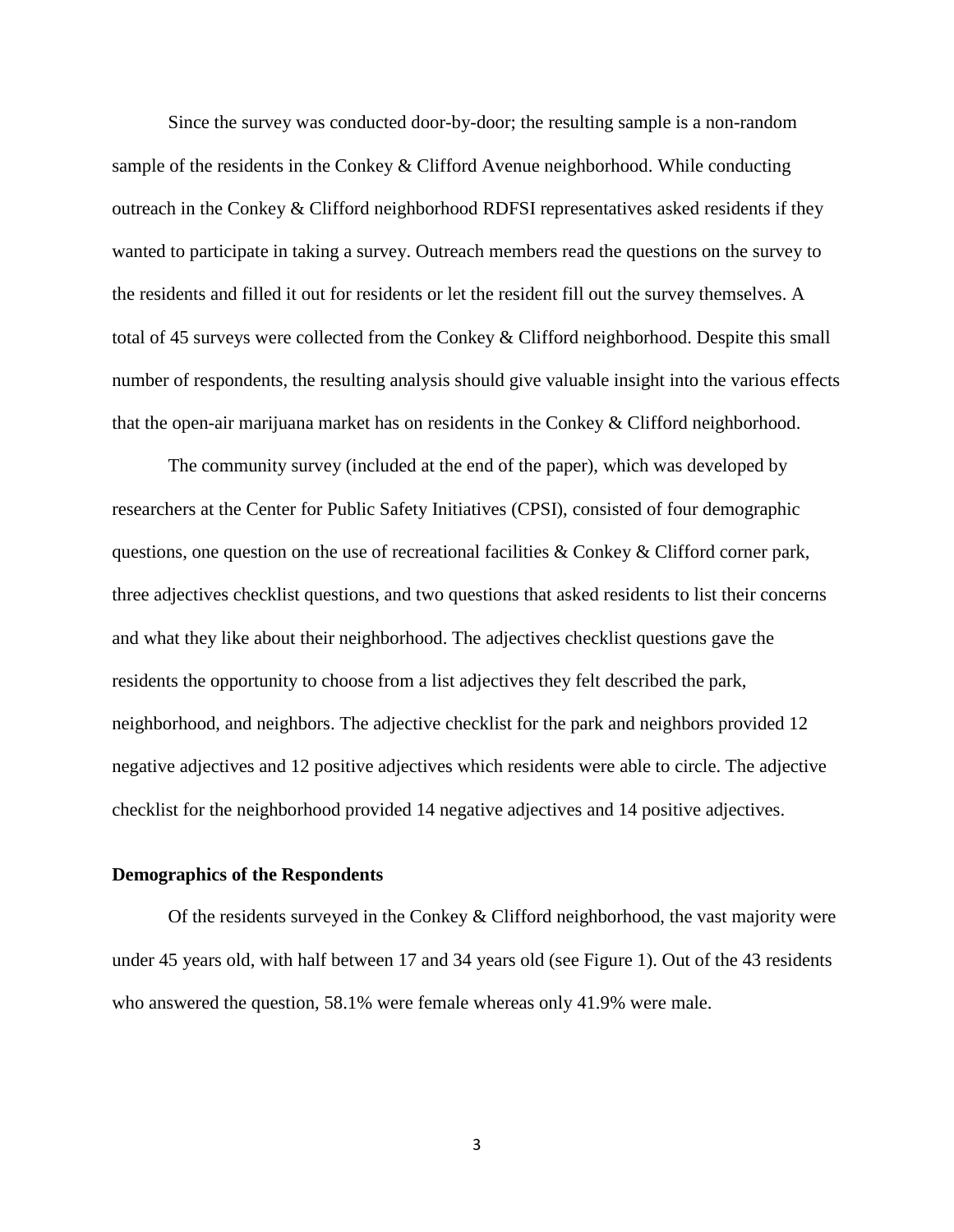```
Figure 1:
```


### **Housing Status of Respondents**

Over a third of respondents lived in the neighborhood for two years or less (35.8%). Over 75% lived in the neighborhood for less than 5 years. Only about 20% lived in the neighborhood more than 10 years, and only 7.1% lived in the neighborhood more than 30 years.

Next, respondents were asked if they owned or rented their property. Most (77.4%) reported that they rented the property, and under one quarter (22.6%) reported that they owned their property  $(n = 31)$ . A lower number of home owners is often associated with a high turnover of neighbors and lower neighborhood stability, and it could pose a challenge during times when the community is encouraged to come together to address problems (William Rohe & Leslie Stewart, 1996). In 2012, the TIPS (Trust-Information-Programs-Services) initiative surveyed 205 residents across several neighborhoods. That survey found that 36.1% reported that they owned their property and 63.9% reported that they rented their property. Thus, if these numbers are representative of all people in the neighborhood, between 2012 and 2013, the home ownership rate is 13.5% lower in the Conkey/Clifford neighborhood.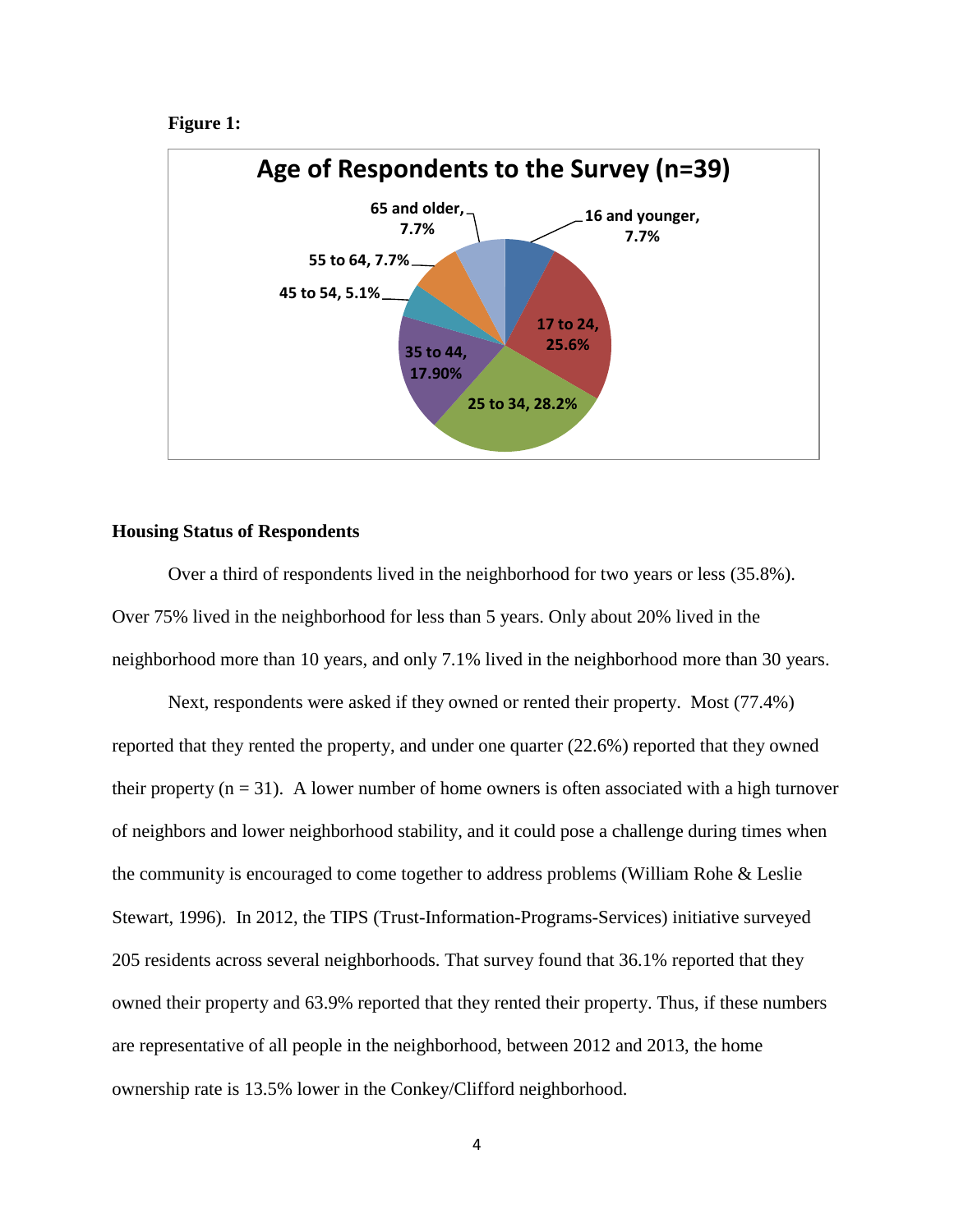#### **Neighborhood Features and Characteristics**

The survey asked residents if they have used any recreational facilities or parks in the neighborhood or elsewhere, within the past 30 days. Of particular interest is the use of a neighborhood park located on the corner of Conkey and Clifford Avenues, as well as the El Camino Trail located behind the park. Figure 2 below shows the results for each recreational facility or park.

Almost a third of those surveyed had not used the park in the past month, while 15.4% used the park daily. Overall, 69.2% of respondents reported that they used the park within the past 30 days. Under half (40.5%) of 37 respondents reported that they had not used the El Camino Trail in the past 30 days, and 15.2% reported to had used the trail daily. Overall, 59.4% of respondents reported that they had used the trail within the pasted 30 days.

The survey also asked if residents had used the Avenue D Recreation Center located nearby. Of the 37 respondents, 63.9% reported that they have never used the center in the past 30 days, and 5.6% of the respondents reported that they use the center daily. In total, 36.1% reported that they have used the center at least once in the past 30 days.

Next, residents were asked if they have used any other recreation centers besides the Avenue D Recreation Center. Of the 32 respondents, 71.9% had not used any other centers in the past 30 days, 15.6% of the respondents reported using other centers several times in the past 30 days, and 3.1% of the respondents reported using other centers daily in the past 30 days. Overall, 28.1% reported that they have used another center in the past 30 days.

Next, residents were asked if they used any other recreational features or parks. Out of the 39 respondents, just under half reported that they had never used other parks, under a third reported that they had used other parks several times, and 15.4% of the respondents reported that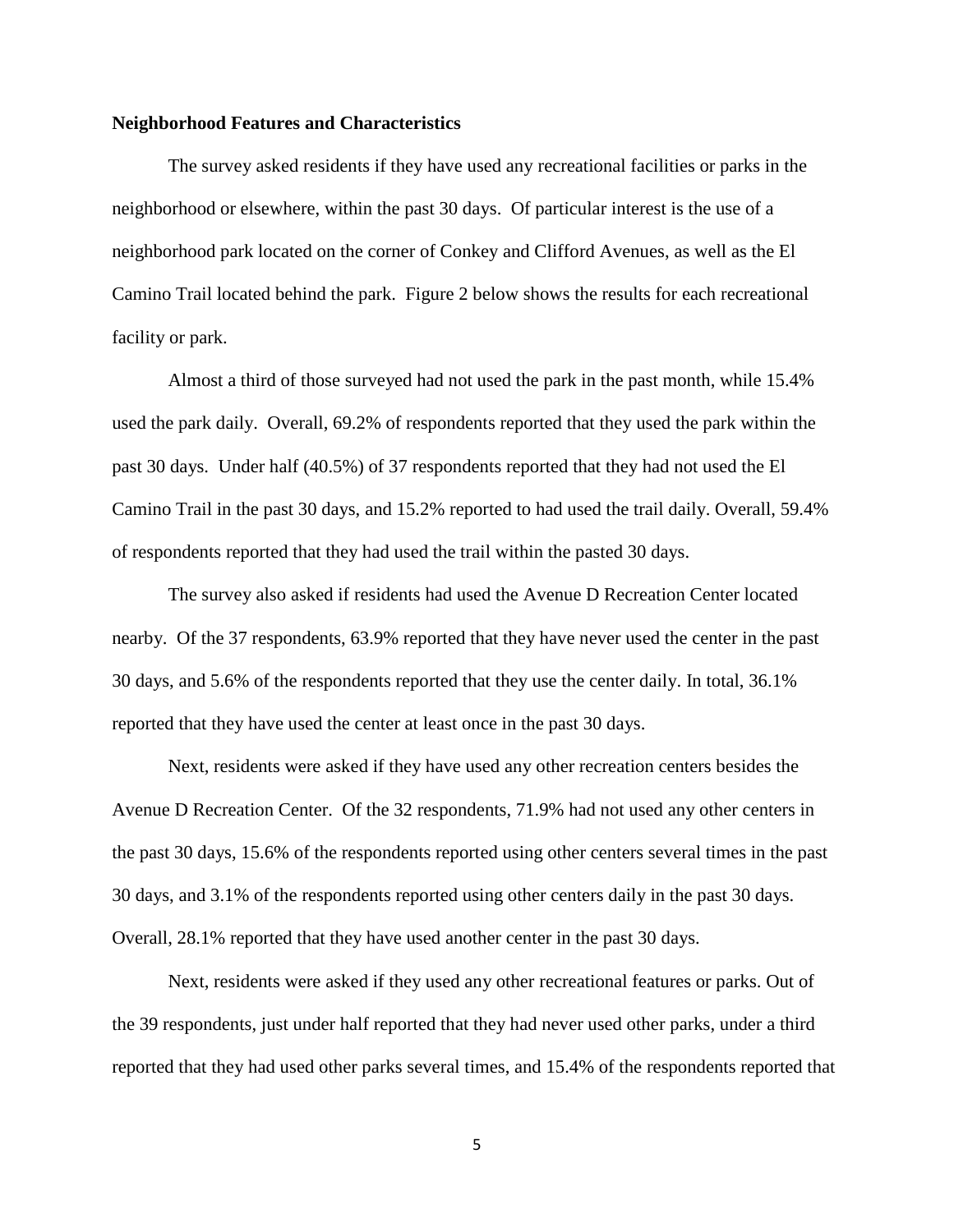



they used other parks weekly. Only one out of the 39 respondents reported using other parks daily in the past 30 days. Over half (56.4%) have used other parks in the past 30 days.

Residents were asked to write down the other parks or recreation centers they have used in the past 30 days. Their responses are listed below.

#### **If you use other recreation centers or parks, which ones do you use?**

| <b>Baden Street</b> | <b>Carter Street Recreation Center</b> |
|---------------------|----------------------------------------|
| Campbell Street     | River Trail                            |
| Seneca Park         | Durand                                 |
| School #33          | <b>Fairport Parks</b>                  |
| School #8           | Webster Parks                          |
| Park by Edison      | Henrietta Parks                        |
| North Street Park   | Ellison Park                           |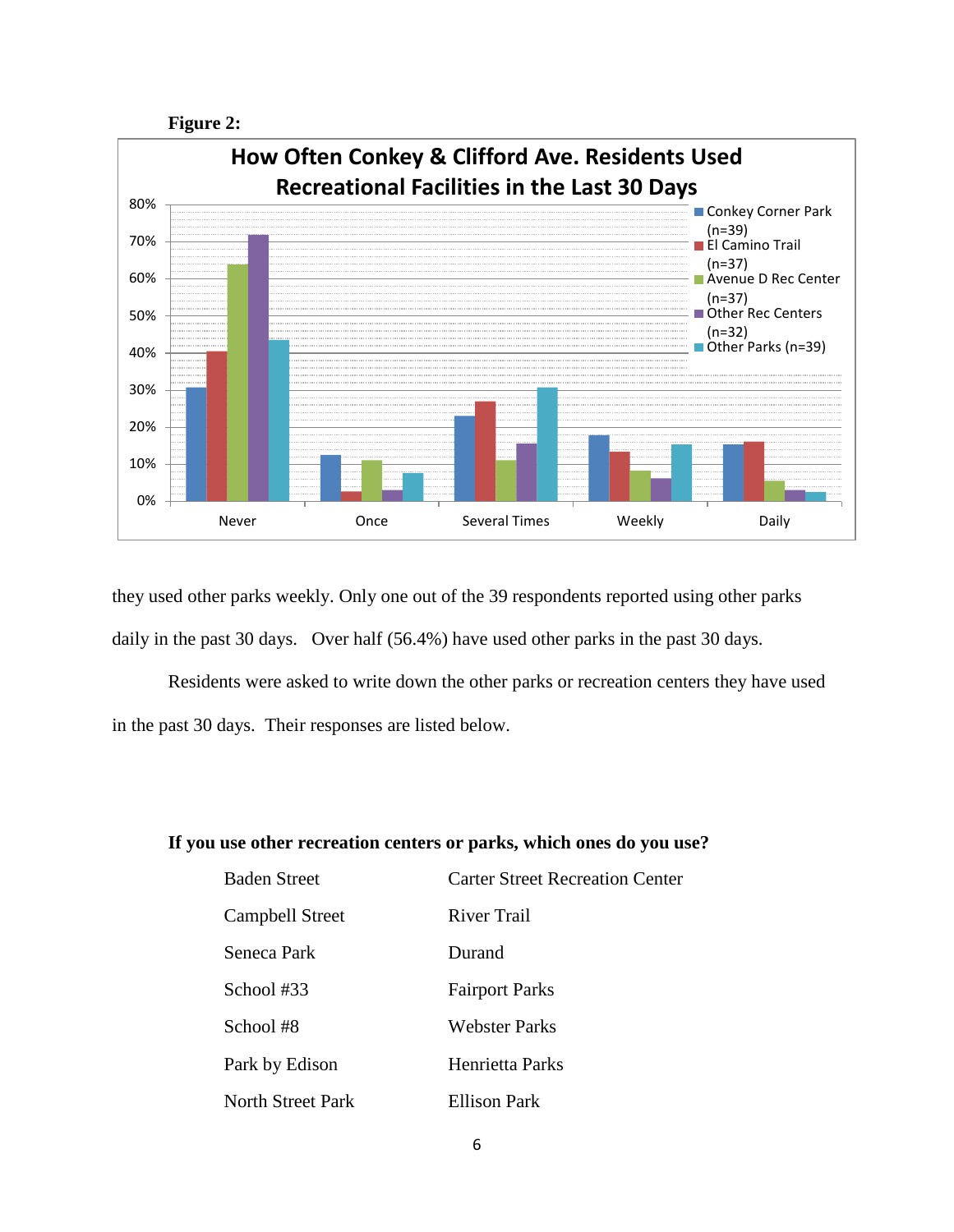This list does not signify the number of times these parks are used by the residents but is a demonstration of the parks that some residents have used in the past thirty days besides the parks in their primary area of the Conkey & Clifford Avenue neighborhood.

#### **Adjectives to Describe the Neighborhood**

Residents were also asked to complete three adjective checklists by circling adjectives from a pre-defined list that they believed described the Conkey & Clifford Park, the neighborhood, and the people who live in the neighborhood. These types of checklists are used to obtain more nuanced information about the residents' feelings or attitudes. The following charts (Figures 3 through 10) display the number of times adjectives were circled by respondents.

Figure 3 illustrates the number of times respondents circled each negative adjective to describe the park on the corner of Conkey and Clifford. Of note, 18 respondents circled the adjective unsafe, which illustrates that less than half of these residents feel that the park is unsafe. Even though quite a few residents mentioned feeling unsafe, a lower number circled violent, frightening, dark and noisy, which might be associated with feeling unsafe. None of the residents circled the adjective deserted, which indicates that they see the park on Conkey and Clifford as being used by the community.

Figure 4 illustrates the number of each positive adjective circled also illustrates a positive view of the park by the residents. The residents felt that the park is clean, fun, useful, and welcoming. Many felt it was family-friendly and cared for. Even though more residents indicated feeling unsafe (18 people, Figure 3) than safe (11 people, Figure 4), residents are still utilizing the park even if some feel unsafe.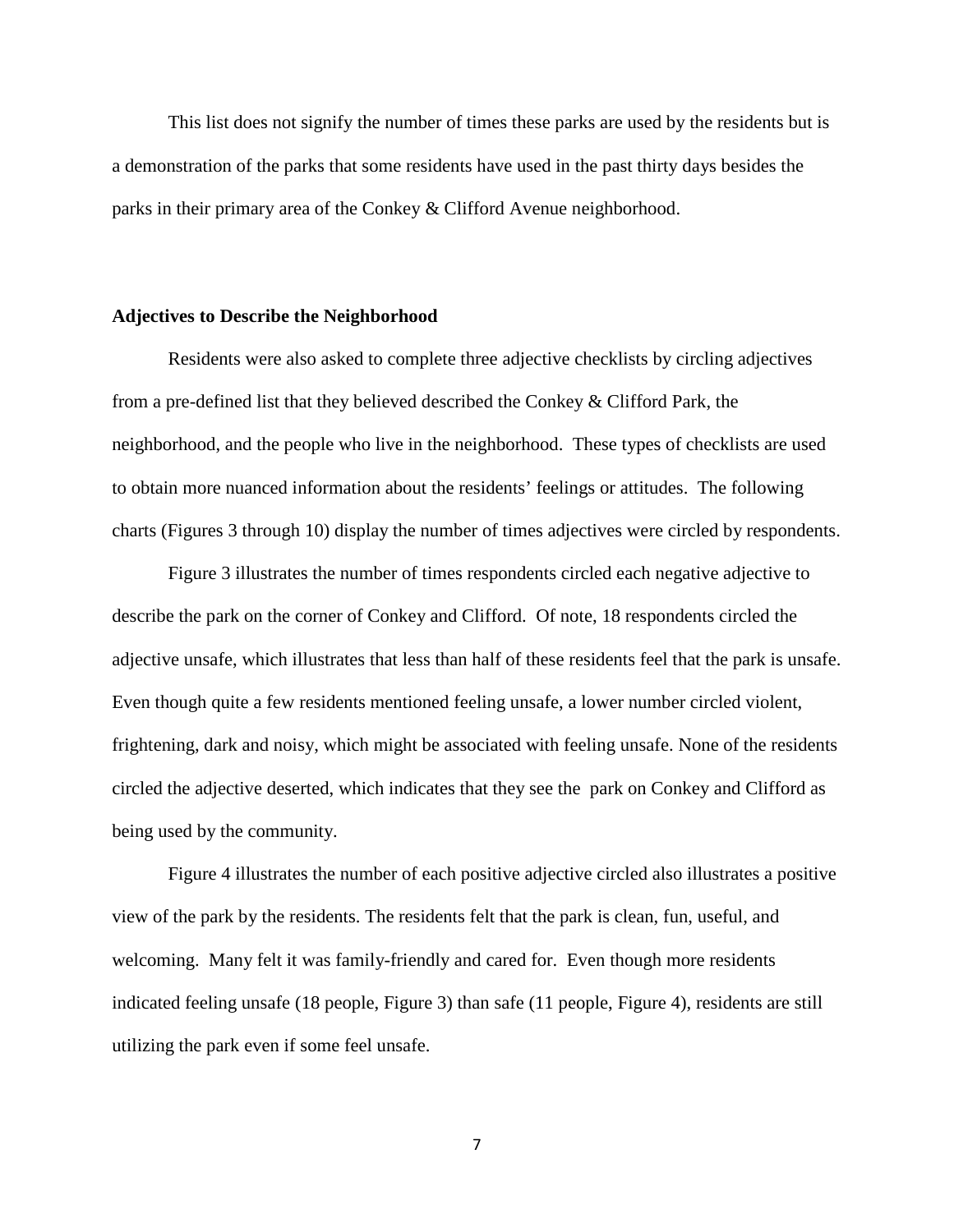



Residents were next asked to choose words to describe their neighborhood. The results are shown in Figures 5 and 6. The residents have a more negative view of the neighborhood than a positive view. Out of the 46 residents, the term "drug sale" was circled 24 times, and "hangouts" and "loitering" were both circled 21 times. Other commonly-chosen terms, such as "drug use" and "marijuana" are associated with what one might consider a drug market. A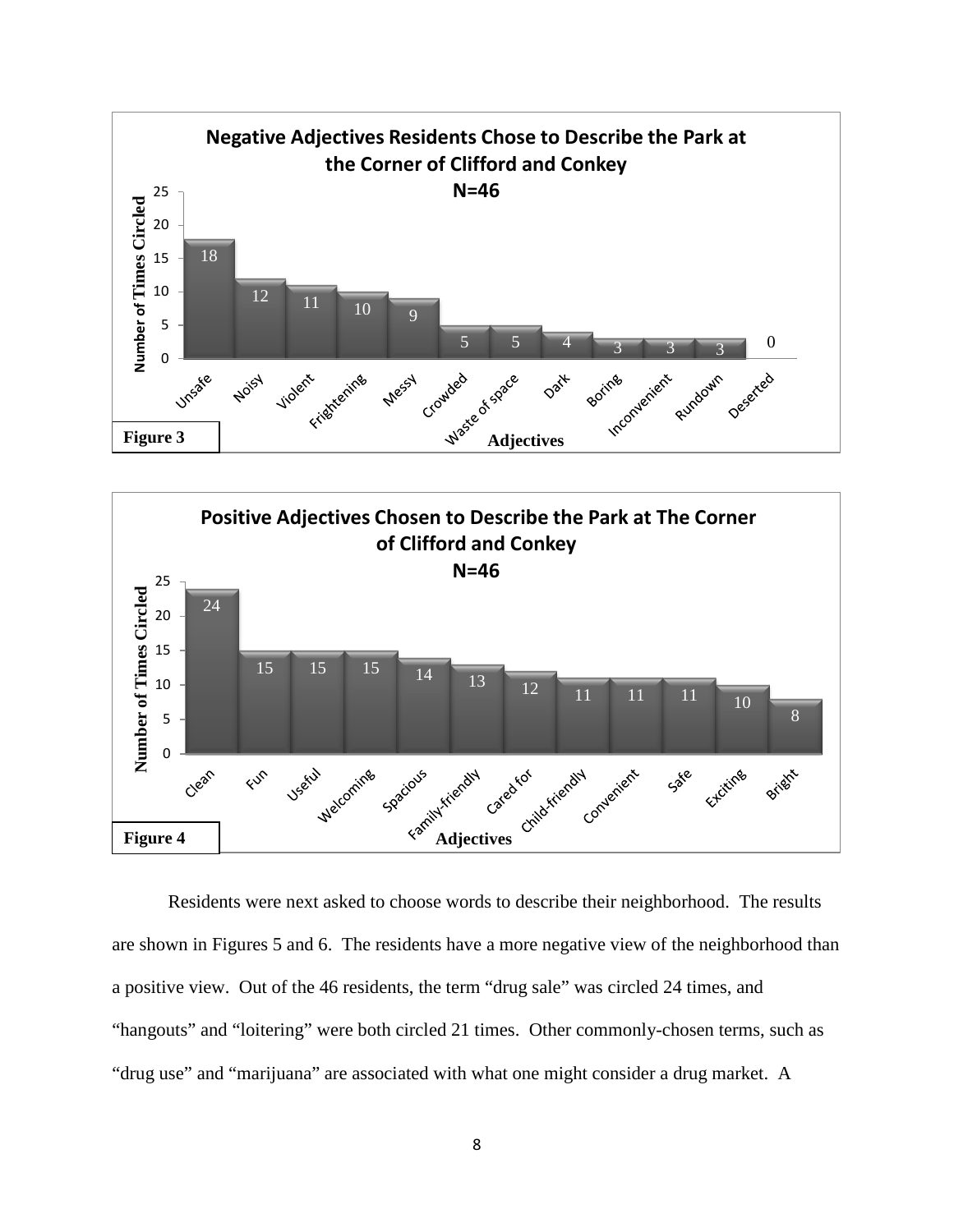smaller number of residents felt the neighborhood was friendly and happy. More residents felt that the neighborhood was dangerous (12) compared to safe (10), negative (12) compared to positive (6), weak in police presence (12) as opposed to strong in police presence (9), and full of strangers (12) compared to neighborly (8). Two more residents chose the word quiet than chose noisy. Overall, it seems that the majority of the residents have a more negative view of the neighborhood than a positive view. The negative adjectives that were circled by the residents also demonstrate the activities of an active drug market.



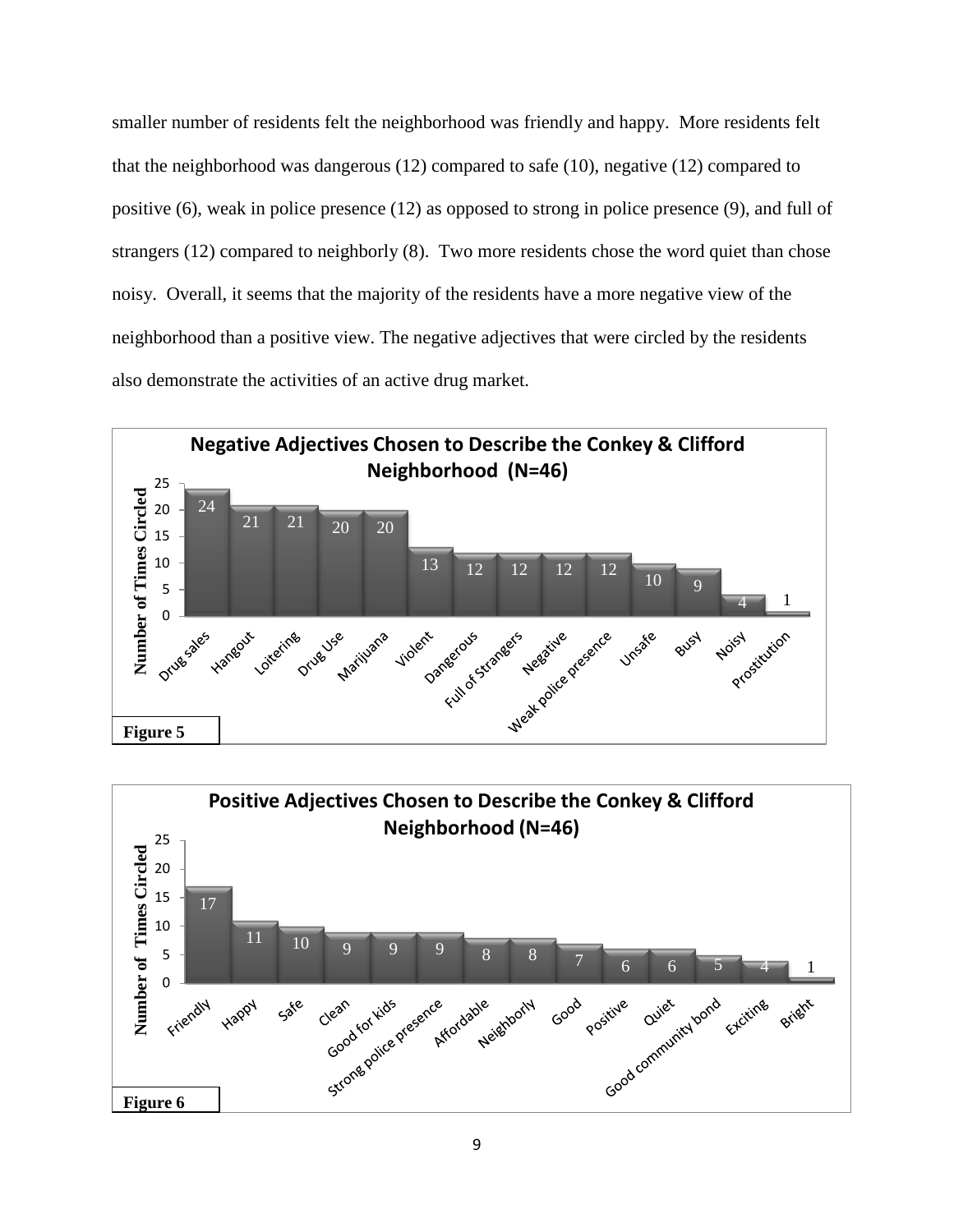Residents were then asked to choose words to describe the people who live in their neighborhood (Figures 7 and 8). The terms friendly, drug dealer, and helpful were the most popular words chosen. It seems that residents have a more positive feeling about their neighbors than a negative feeling. Residents felt that their neighbors were helpful, good, respectful, responsible, and hardworking. Less people felt their neighbors were disrespectful, careless, and messy. However, more people felt their neighbors were frightening than law-abiding or reliable.



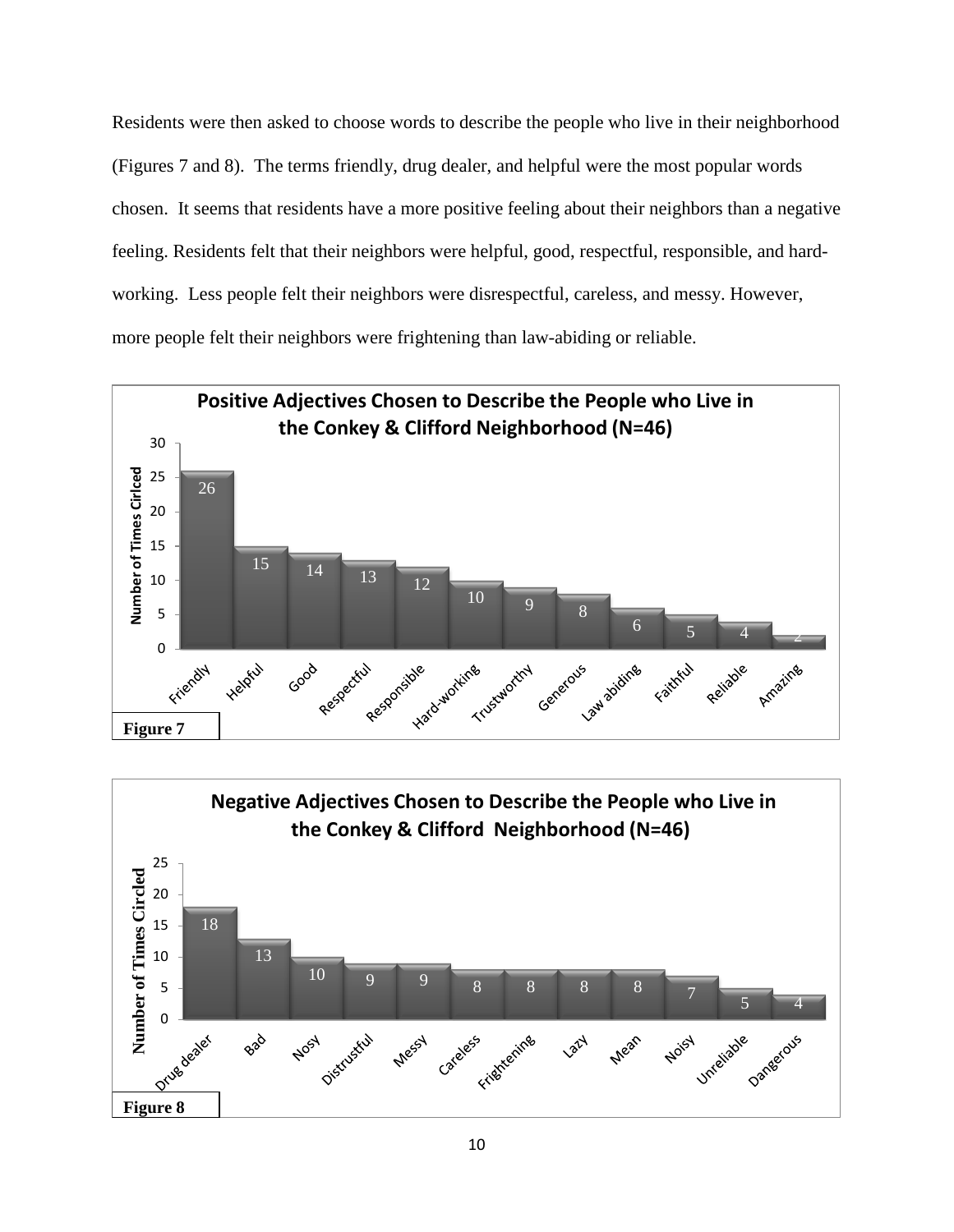The following charts show how many more positive adjectives residents circled than negative adjectives on each of the adjective checklists (number of positives responses subtracted by the number of negative responses). When looking at the x-axis of these graphs, the positive numbers (to the right of the .00 tick) represent the overall positive responses, showing how many more positive adjectives a person circled than negative. The negative numbers (to the left of .00) represent the overall negative responses, showing how many less positive adjectives were circled than negative. The 0 mark represents the number of individuals who chose exactly the same number of positive and negative adjectives. The heights of the bars show how many people responded in such a way as to yield the positive-minus-negative number on the x axis. The curves drawn on the graphs show the distribution of these response patterns. If the curve's peak is to the right, residents felt more positively overall. If to the left, they felt more negatively.

**Results**: Figure 9 shows the results regarding the park. Here we see, for example, that 1 out of the 45 respondents circled 10 more positive adjectives than negative adjectives, and six out of the 45 respondents circled 1 more positive adjective than negative. Overall, the distribution

curve represents a "Bell Curve", so there is a normal distribution of responses. Although, the graph represents a normal curve, the curve's center is shifted slightly to the right (positive), with a mean of +1.69. So, most respondents feel positively overall about the park.

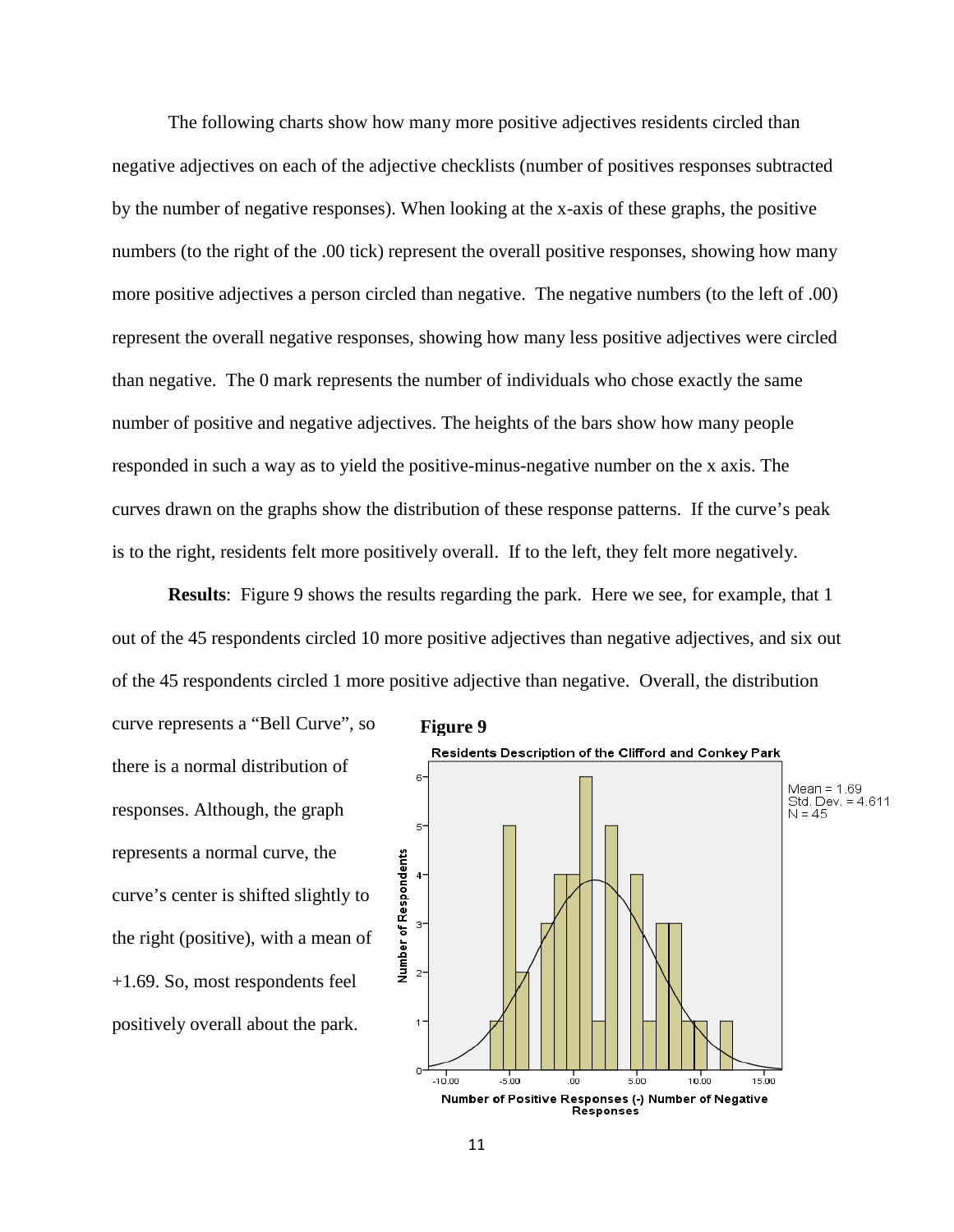Figure 10 shows how many positive minus negative adjectives people circled to describe their neighborhood. Overall, respondents circled more negative adjectives than positive adjectives. The distribution in the graph represents a positively skewed curve, which means that there is larger number of responses to the



left (negative responses). The mean is -1.82, which shows that the respondents have a more negative view of the neighborhood than a positive view.

The next histogram (Figure 11) shows these results for how people described the people who live in their neighborhood. Here you can see that mostly all the residents had positive things to say about their neighbors. The distribution in the graph represents a negatively skewed curve,

which means that there is a larger number of responses to the right (positive responses), making the left side longer (negative responses). Overall, the mean is  $+0.41$ , meaning that the respondents overall have a more positive view of the people than a negative view.

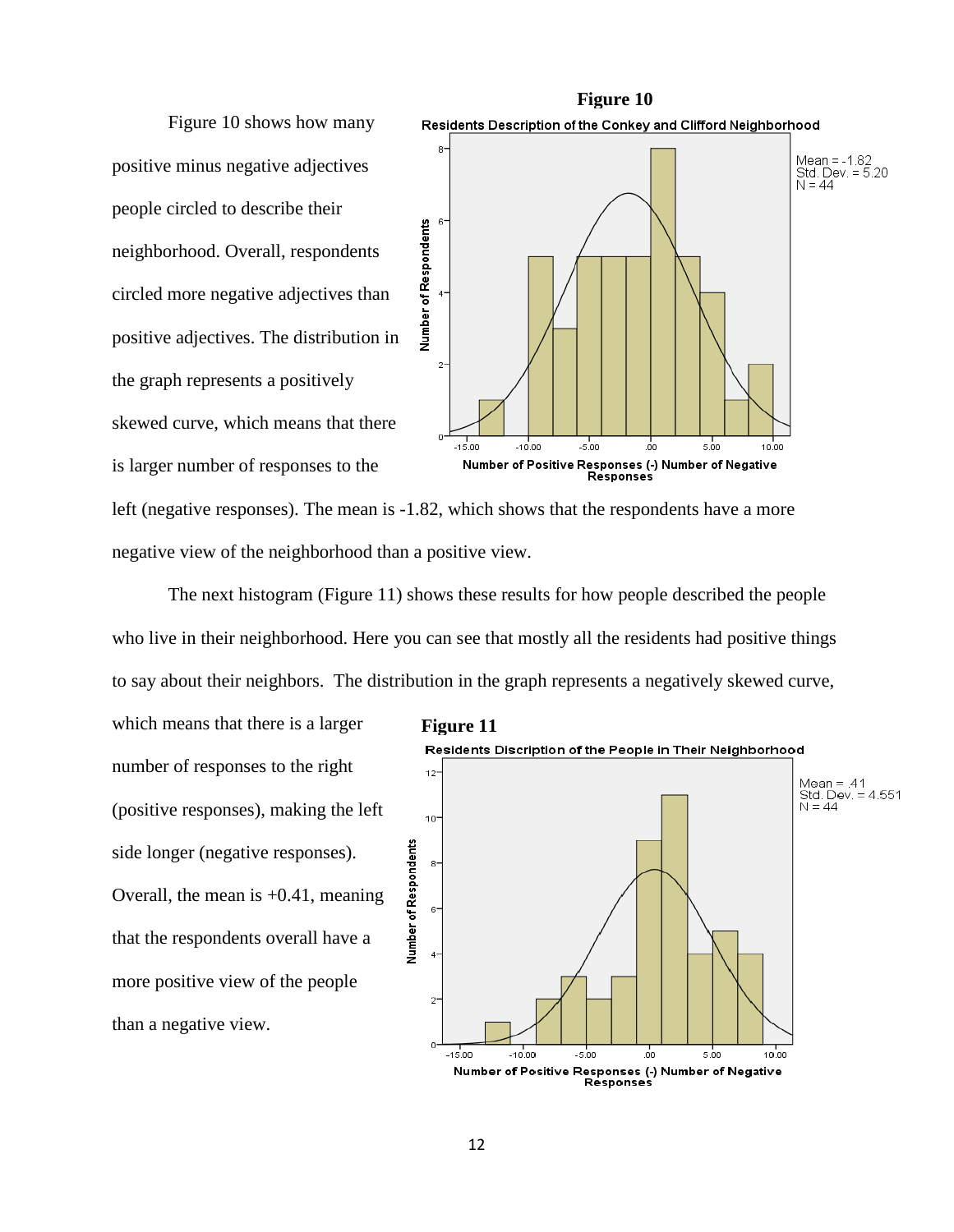In summary, most residents felt or viewed the park in a more positive way than negative. Residents also felt or viewed their neighbors in a more positive way, but when it comes to the neighborhood, residents viewed their neighborhood in a more negative way than a positive way.

#### **Residents' Concerns for Their Neighborhood**

The next questions asked the residents to list the three top concerns they had for their neighborhood, in ranked order.

Out of the 44 residents that were surveyed, 24 reported a top concern. By far, the most common top concern was drug activity, with 75% of people listing this. Two respondents reported speeding as their top concern, and cleanliness, people hanging out/loitering, noise, and violence were each reported by one resident as their top concern for their neighborhood.

Then, out of the 44 residents who completed the survey, only 19 reported a second concern. The most common second concerns were people hanging out/loitering and safety. Fighting, noise, and violence were each reported by two (10.5%) residents as their top second concern for their neighborhood.

Finally, 16 residents reported a third top concern for their neighborhood. The thirdhighest concerns residents listed most commonly were drug activity, unsupervised or problematic kids, cleanliness, and people hanging out/loitering. Gangs, crime, break-ins, and violence were each reported by one resident as their third top concern for their neighborhood

Figure 12 below shows the total number of times residents reported a concern in each of the categories listed, no matter how it was ranked in their list. In total, twenty-four residents listed some concerns. Drug activity is by far the most common concern reported by residents. Seven residents reported people hanging out/loitering as a primary concern, which is possibly associated with the drug market. Overall, the table shows a prevalent concern of drug activity.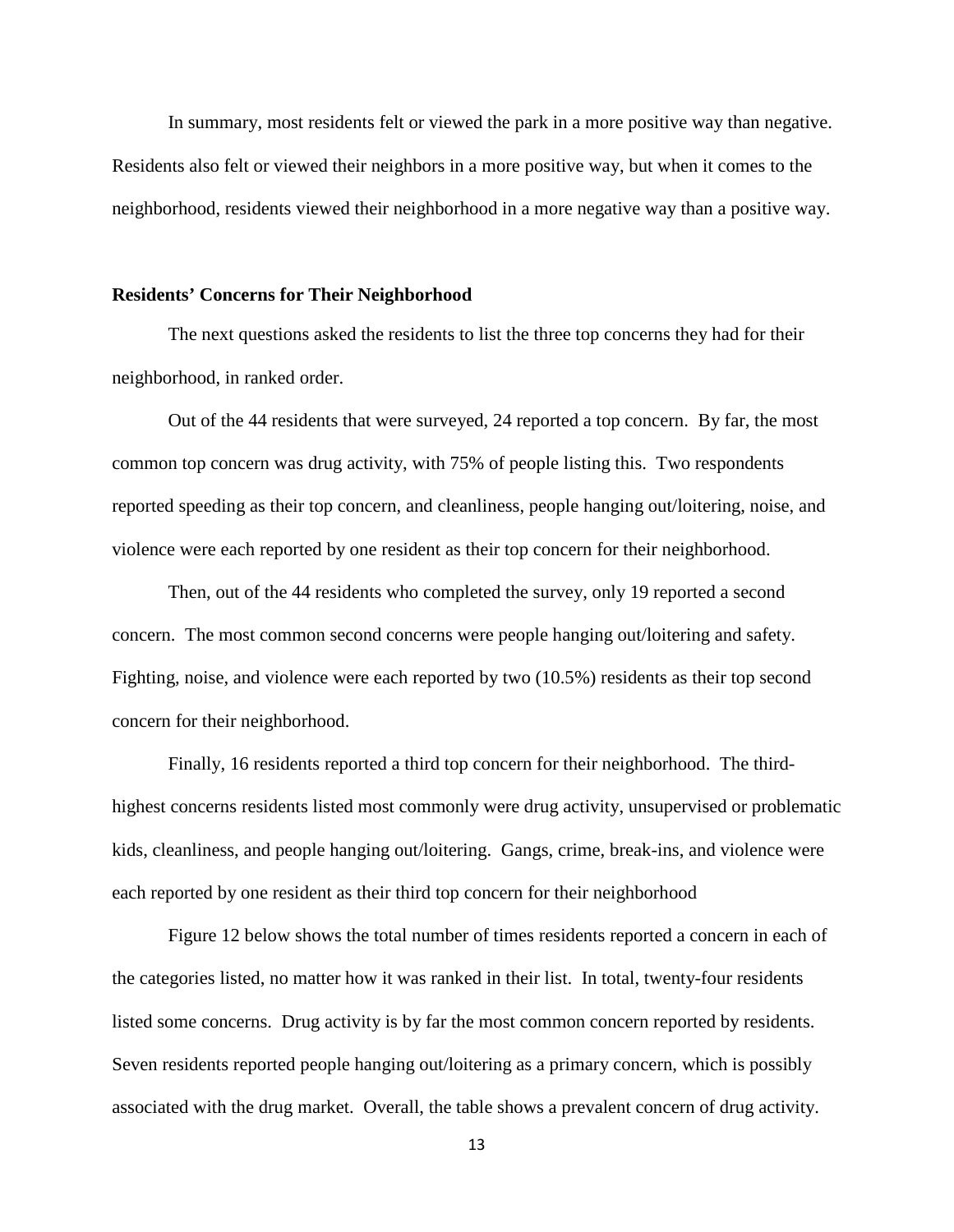#### **Figure 12**



#### **What Residents Like About Their Neighborhood**

Residents were also asked to list the top three attributes that they liked about their neighborhood. Out of 44 residents, 24 listed a top positive attribute. Top-ranked positive features reported by four people were friendly neighbors, friendly people, and the park. Three residents felt the neighborhood was a good community. The neighborhood's cleanliness and location were each reported by two residents. Other aspects like the presence of children, nice, peaceful and quiet, recreation centers, and the school nearby were each reported by one resident.

Eighteen residents reported a second positive thing about their neighborhood. Three people reported diversity, two reported friendly people, it being "nice," and having schools nearby. One resident each listed that they liked the area's activities for kids, affordability, childfriendliness, cleanliness, garden, good community, kids, neighborhood watch, and park.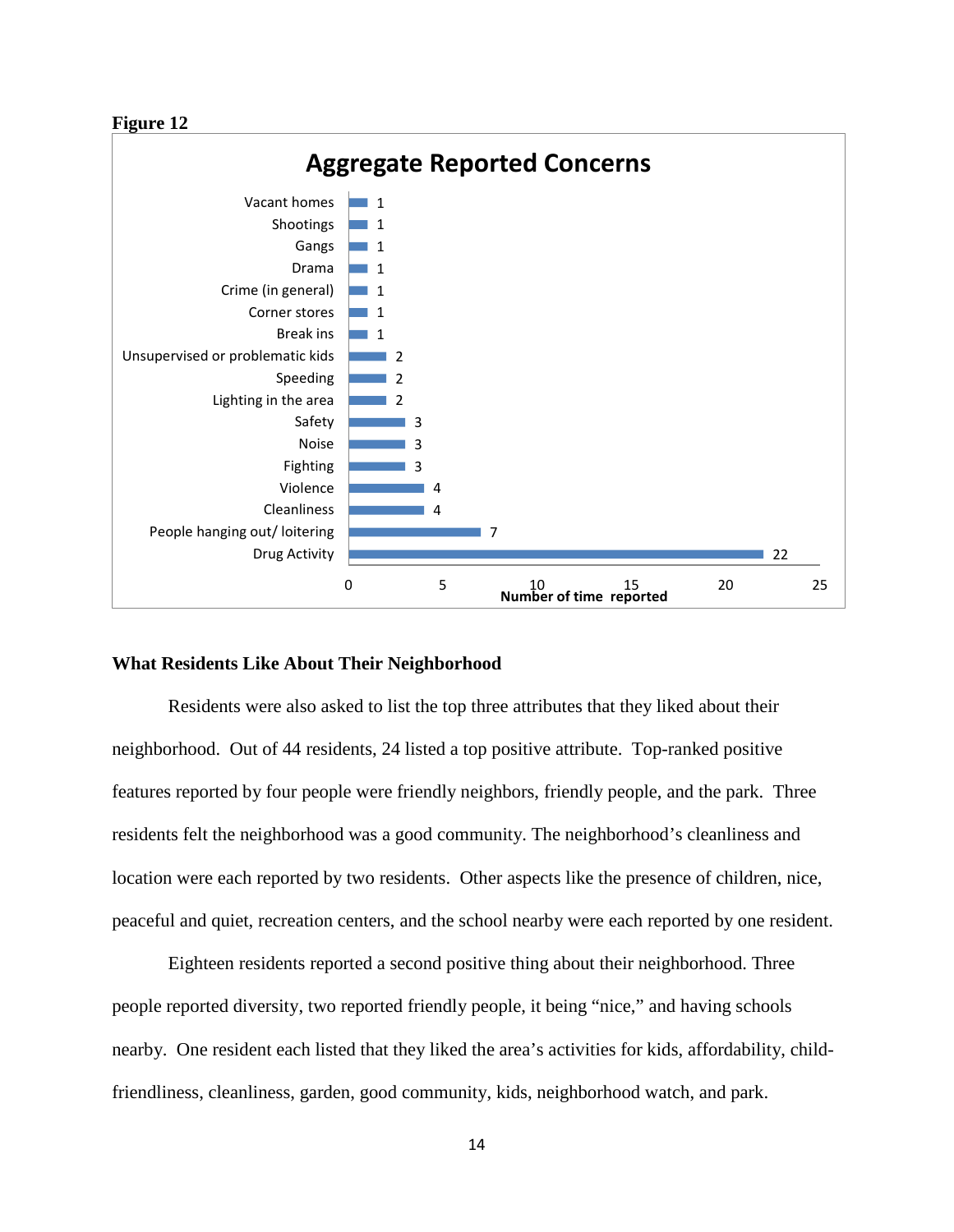Out of 44 residents, 12 reported a third thing that they liked about their neighborhood. Again, these varied widely, but two mentioned quietness, stores, and friendliness as characteristics they liked. Others reported that they like the activities, affordability, geographical convenience, good community, kids, and that it was "nice".

Figure 13 below displays the total number of times each characteristic was mentioned anywhere on the residents' lists. The table shows that residents mostly like the friendly people and neighbors, the good community, and the park. Fewer residents reported liking the recreation center, the garden, activities, activities for kids, child-friendliness, convenience, neighborhood watch, and peace and quiet. Residents also felt that having schools nearby, kids, diversity, cleanliness, and "nice" attributes were things that they liked about their neighborhood.



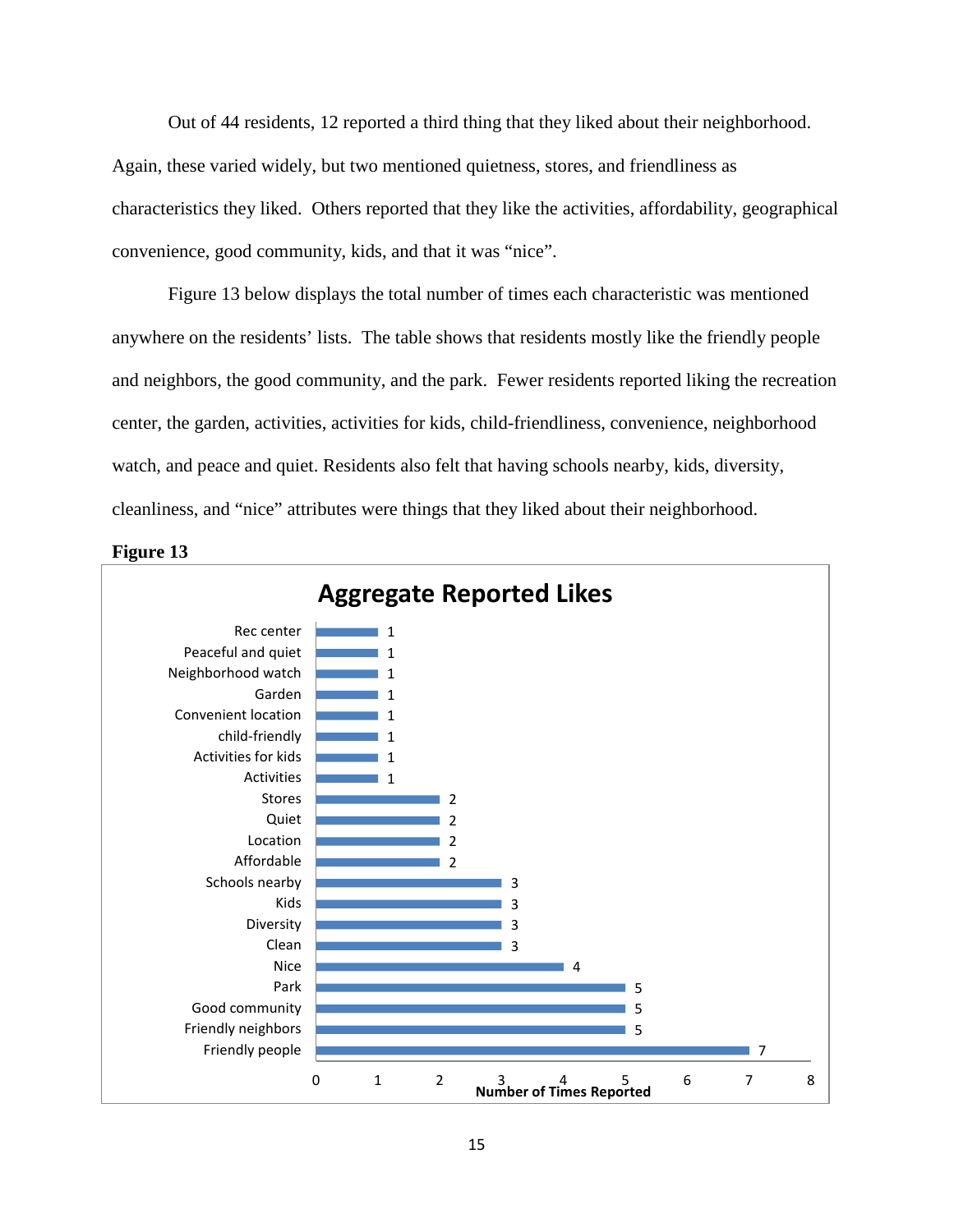#### **Implications and Conclusion**

Based on the residents' responses, we can conclude that the Conkey and Clifford neighborhood is likely being affected by the open-air marijuana market. This market, which has been identified in the area by the Rochester Police Department for several decades, is entrenched in this community. It likely degrades residents' quality of life and precludes much economic development. Most people who live in the area are renting their homes, and they do not usually stay in the area for more than five years. Residents feel that their neighbors are friendly, but they are deeply concerned about the drug activity in the area. It is plausible that this activity is what drives people out of the community. It is also likely to be what discourages businesses from opening in the area. While some residents reported liking the stores available in the area, these stores are known to struggle with loitering and drug sales issues. Nonetheless, residents felt the area was good for kids and quite a few people reported using and enjoying the recreational facilities in the area.

The Rochester Drug Free Streets Initiative (RDFSI) and other initiatives may be able to work with the Conkey and Clifford residents to improve community cohesion and public safety (such as strengthening the neighborhood watch) while promoting positive use of the area's recreational facilities. Because possession of small amounts of marijuana is decriminalized in New York, it is difficult for policing alone to disturb this long-standing market. Policy and initiatives may be more effective if they are focused on empowering residents and on bringing positive activity (including commercial activity) to the area. This must be done in such a way to protect the safety of businesses and residents. Coordinating activities through community-based organizations may help Conkey and Clifford residents reclaim their community and improve safety.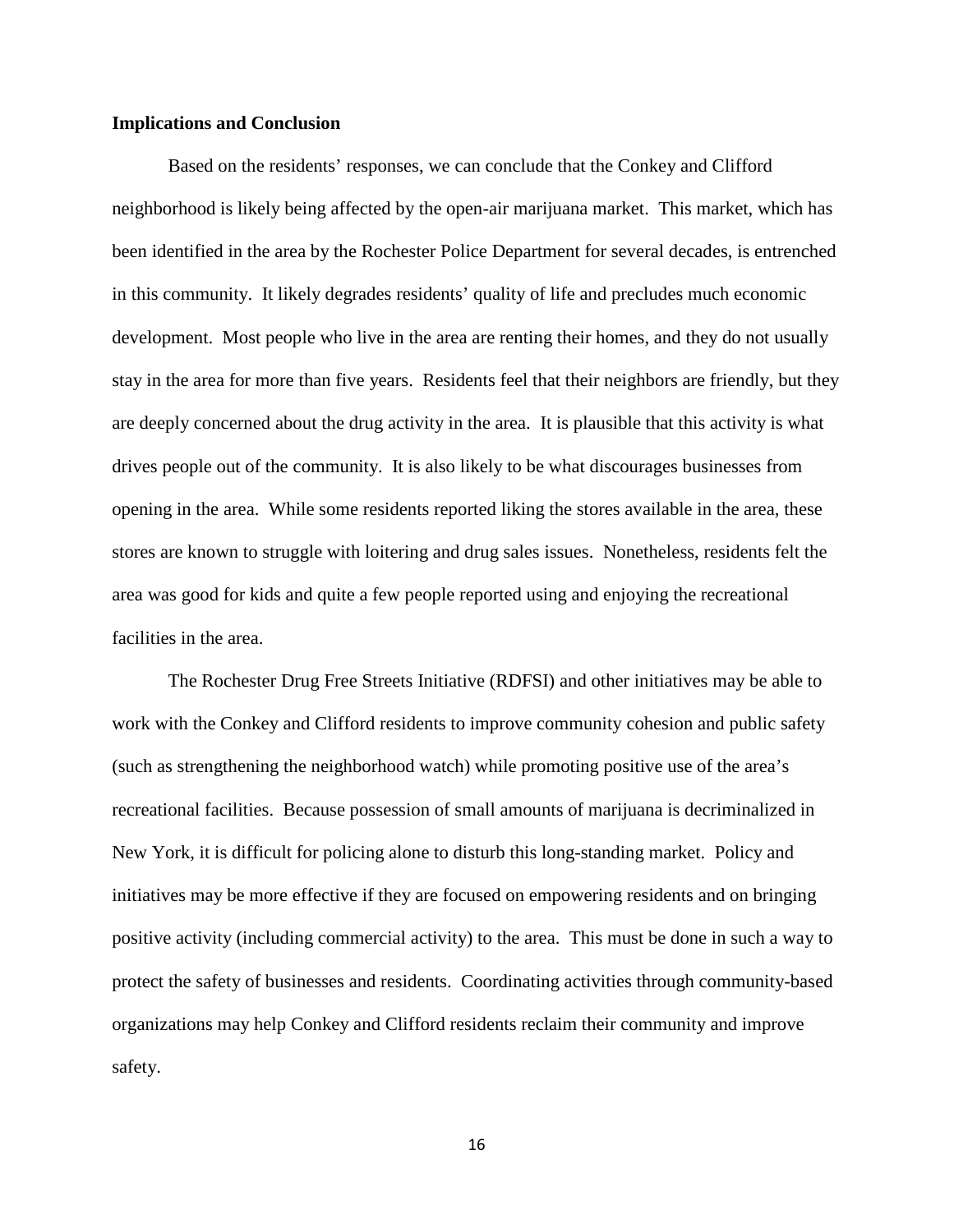# **Appendix: Community Survey 2013**

## **Rochester Drug-Free Street Initiative**

# **Thesis Project Pedro Vazquez**

### **Use of Recreational Facilities/ Park at the Corner of Clifford and Conkey**

1. In the past 30 days, how often have you used the following:

|                           | <b>Once</b> | <b>Several Times</b> | Weekly | <b>Daily</b> | <b>Never</b> |
|---------------------------|-------------|----------------------|--------|--------------|--------------|
| <b>Conkey Corner Park</b> |             |                      |        |              |              |
| El Camino Trail           |             |                      |        |              |              |
| Ave D Recreation          |             |                      |        |              |              |
| Center                    |             |                      |        |              |              |
| <b>Others Recreation</b>  |             |                      |        |              |              |
| Centers                   |             |                      |        |              |              |
| <b>Other Parks</b>        |             |                      |        |              |              |

If you use other recreation centers or parks, which ones do you use?

2. Please circle all the adjectives that you think describe the park at the corner of Clifford and Conkey:

| Clean           | <b>Bright</b> | Exciting       | Dark           |
|-----------------|---------------|----------------|----------------|
| <b>Noisy</b>    | Unsafe        | Frightening    | Safe           |
| Spacious        | Convenient    | Welcoming      | Inconvenient   |
| Crowded         | Deserted      | Violent        | Cared for      |
| Family-friendly | <b>Boring</b> | Child-friendly | Waste of space |
| Messy           | Fun           | Rundown        | Useful         |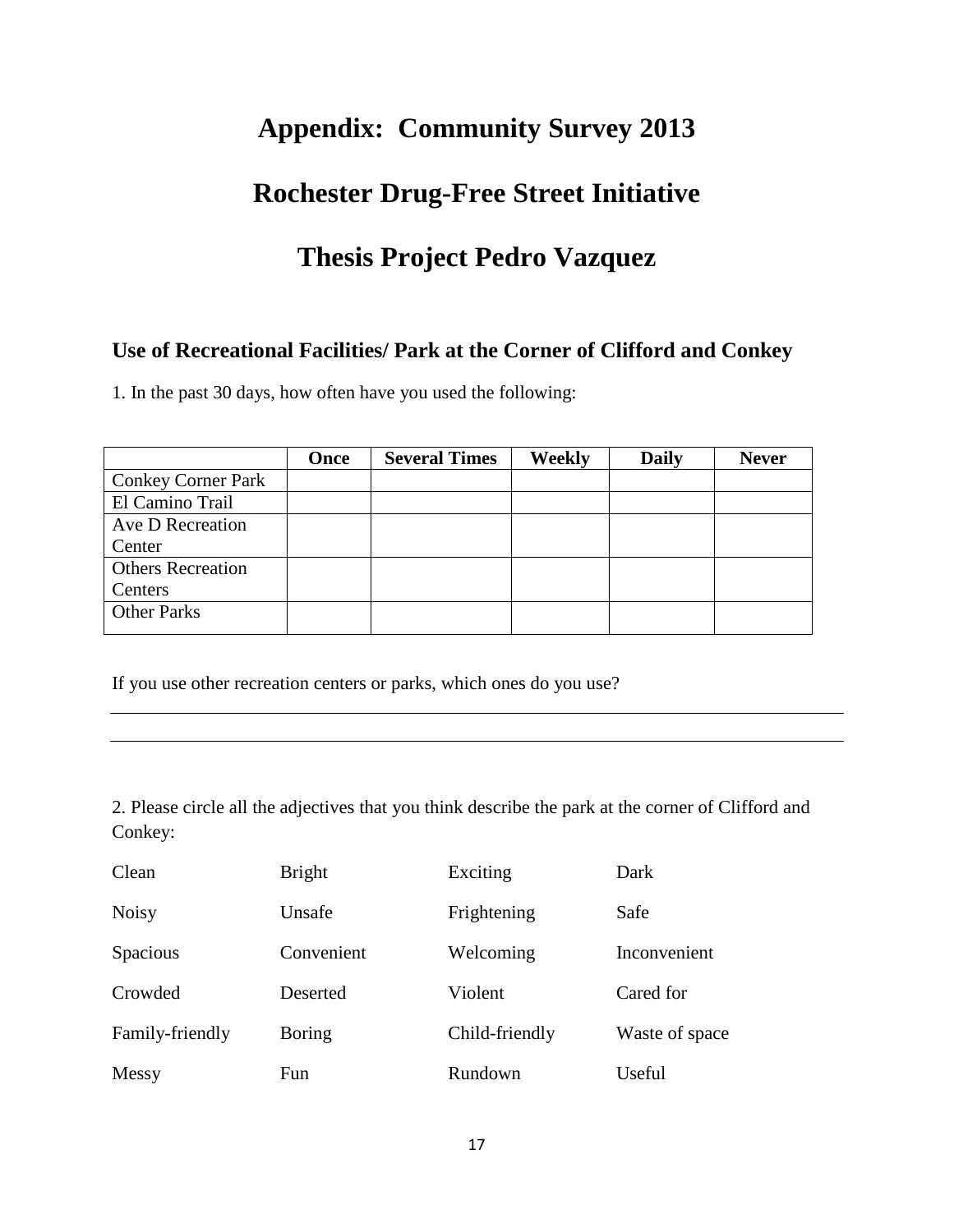### **Attitudes toward Neighborhood**

3. Please circle all the adjectives that apply to this neighborhood:

| Friendly                   | Marijuana   | Positive               | Exciting      |
|----------------------------|-------------|------------------------|---------------|
| Full of strangers          | Neighborly  | Strong police presence | Dangerous     |
| Safe                       | Happy       | Prostitution           | Good for kids |
| Loitering                  | Drug use    | Unsafe                 | Drug sales    |
| Clean                      | Affordable  | Good community bond    | Good          |
| <b>Bright</b>              | <b>Busy</b> | Hangout                | Negative      |
| Weak police presence Noisy |             | Quiet                  | Violent       |

4. Please circle all the adjectives that describe the people who live in your neighborhood:

| Friendly     | Unreliable  | Helpful     | Generous     |
|--------------|-------------|-------------|--------------|
| Dangerous    | Law abiding | Mean        | <b>Bad</b>   |
| Reliable     | Trustworthy | <b>Nosy</b> | Faithful     |
| Responsible  | Messy       | Respectful  | Careless     |
| Drug dealer  | Amazing     | Distrustful | Hard-working |
| <b>Noisy</b> | Frightening | Good        | Lazy         |

5. Do you think there are significant problems in the neighborhood?

 $Yes$ <sub>\_\_\_</sub>

No

If yes, what are the top three concerns?

1.\_\_\_\_\_\_\_\_\_\_\_\_\_\_\_\_\_\_\_ 2.\_\_\_\_\_\_\_\_\_\_\_\_\_\_\_\_\_\_\_\_ 3.\_\_\_\_\_\_\_\_\_\_\_\_\_\_\_\_\_\_\_\_